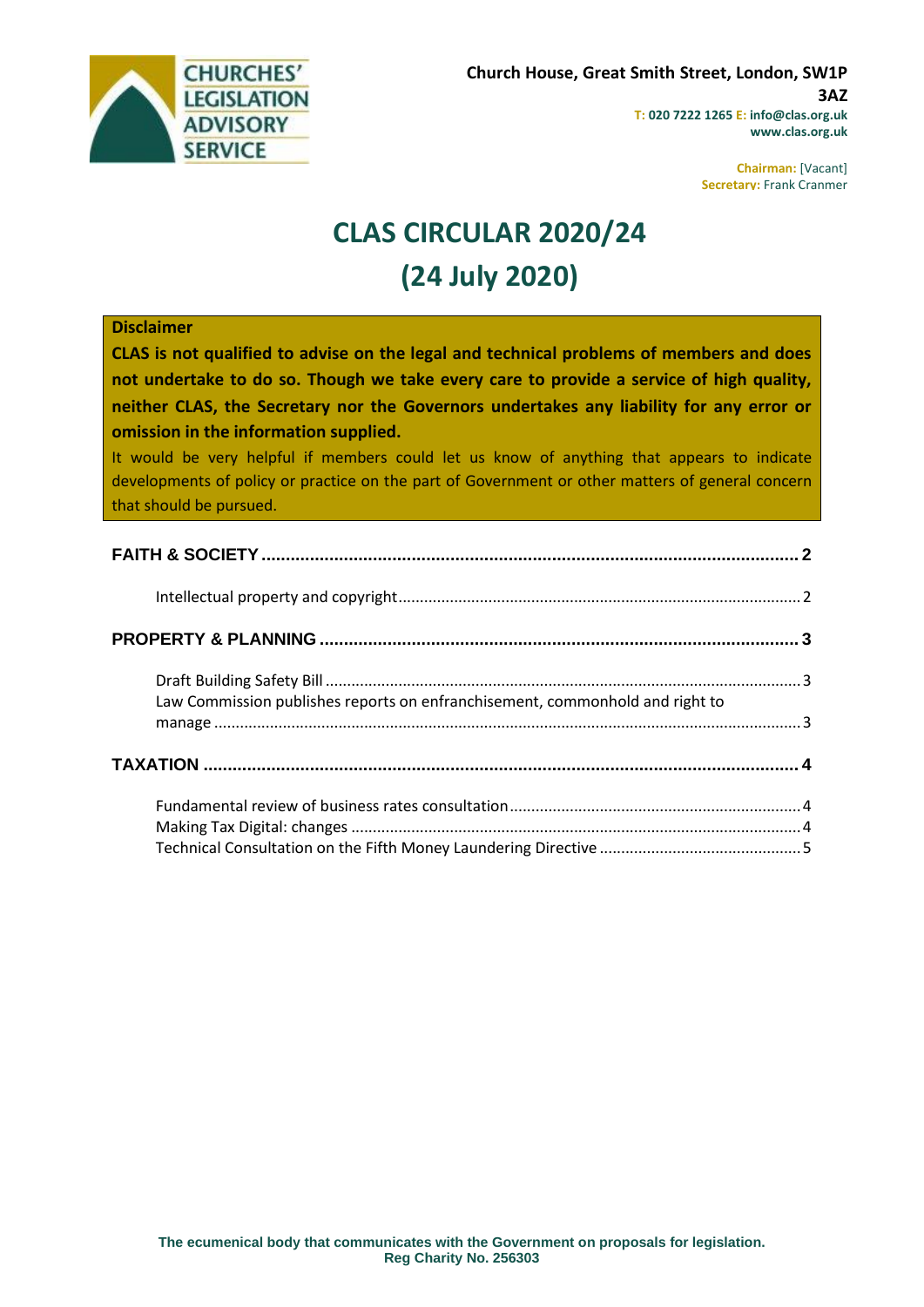# <span id="page-1-0"></span>**FAITH & SOCIETY**

<span id="page-1-1"></span>**Intellectual property and copyright**

**For information**

The following is from the lates[t blog post](https://cccbr.org.uk/2020/07/21/presidents-blog-14/) by the President of the Central Council of Church Bell Ringers:

'An association had used an image from another website that turned out to be copyrighted, leading to a substantial claim from the image rights holder. Detailed guidance will be issued but suffice it to say, be very careful when using pictures whose provenance you do not know – a letter from an image rights protection company will be a very nasty surprise for any association treasurer.'

CLAS has mentioned the dangers of picking images off the Internet in previous circulars. *The only safe course is always to use images from sources such as Wikimedia, that are known to be in the public domain*. Or better still, if you want to post a picture of your church, take it yourself.

[Source: Central Council of Church Bell Ringers, 15 August]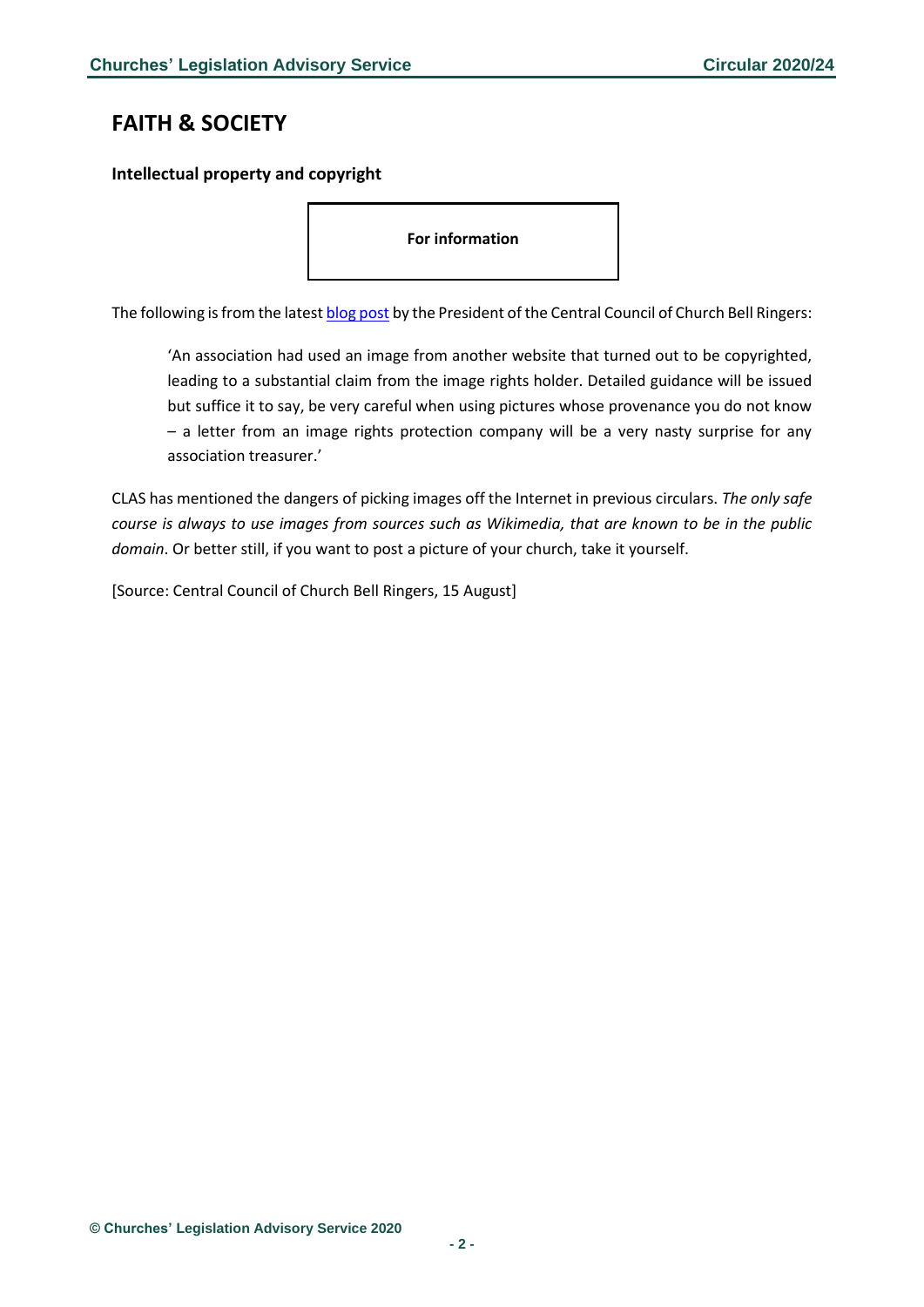# <span id="page-2-0"></span>**PROPERTY & PLANNING**

## <span id="page-2-1"></span>**Draft Building Safety Bill**

**For information**

MHCLG has published the [Draft Building Safety Bill](https://assets.publishing.service.gov.uk/government/uploads/system/uploads/attachment_data/file/901867/Draft_Building_Safety_Bill_Web.pdf) [\(explanatory notes\)](https://assets.publishing.service.gov.uk/government/uploads/system/uploads/attachment_data/file/901869/Draft_Building_Safety_Bill_PART_2.pdf), which takes forward reforms of the building safety system in line with the proposals confirmed in the response to the [Building a](https://www.gov.uk/government/consultations/building-a-safer-future-proposals-for-reform-of-the-building-safety-regulatory-system)  [safer future consultation.](https://www.gov.uk/government/consultations/building-a-safer-future-proposals-for-reform-of-the-building-safety-regulatory-system) The consultation detailed how the Government intends to deliver the principles and recommendations for reform set out by Dame Judith Hackitt's [Independent Review of](https://www.gov.uk/government/publications/independent-review-of-building-regulations-and-fire-safety-final-report)  [Building Regulations and Fire Safety.](https://www.gov.uk/government/publications/independent-review-of-building-regulations-and-fire-safety-final-report)

[Source: MHCLG, 18 July]

### <span id="page-2-2"></span>**Law Commission publishes reports on enfranchisement, commonhold and right to manage**

**For information**

The Law Commission of England and Wales has published reports on [leasehold enfranchisement,](https://www.lawcom.gov.uk/project/leasehold-enfranchisement/) [commonhold](https://www.lawcom.gov.uk/project/commonhold/) and [right to manage.](https://www.lawcom.gov.uk/project/right-to-manage/) This follows on from the Law Commission report on leasehold enfranchisement valuation, published in January 2020. The reports follow consultations on each issue in 2018/19.

The Law Commission has also published the following summaries

- [Summary: The future of home ownership:](https://s3-eu-west-2.amazonaws.com/lawcom-prod-storage-11jsxou24uy7q/uploads/2020/07/Summary-The-Future-of-Home-Ownership-final-N2.pdf) a summary of all three residential leasehold and commonhold reports and how they fit with Government's own reforms.
- [At a glance: the future of home ownership:](https://s3-eu-west-2.amazonaws.com/lawcom-prod-storage-11jsxou24uy7q/uploads/2020/07/At-a-glance-The-Future-of-Home-Ownership-final-N1.pdf) a short "at a glance" summary of the future of home ownership.
- [In more detail: the future of home ownership:](https://s3-eu-west-2.amazonaws.com/lawcom-prod-storage-11jsxou24uy7q/uploads/2020/07/In-more-detail---The-Future-of-Home-Ownership---final-N3.pdf) an introductory chapter to all three reports, which explains how the Law Commission reports fit with Government's own reforms, and sets out the future of home ownership after reform.

[Source: Law Commission, 21 July]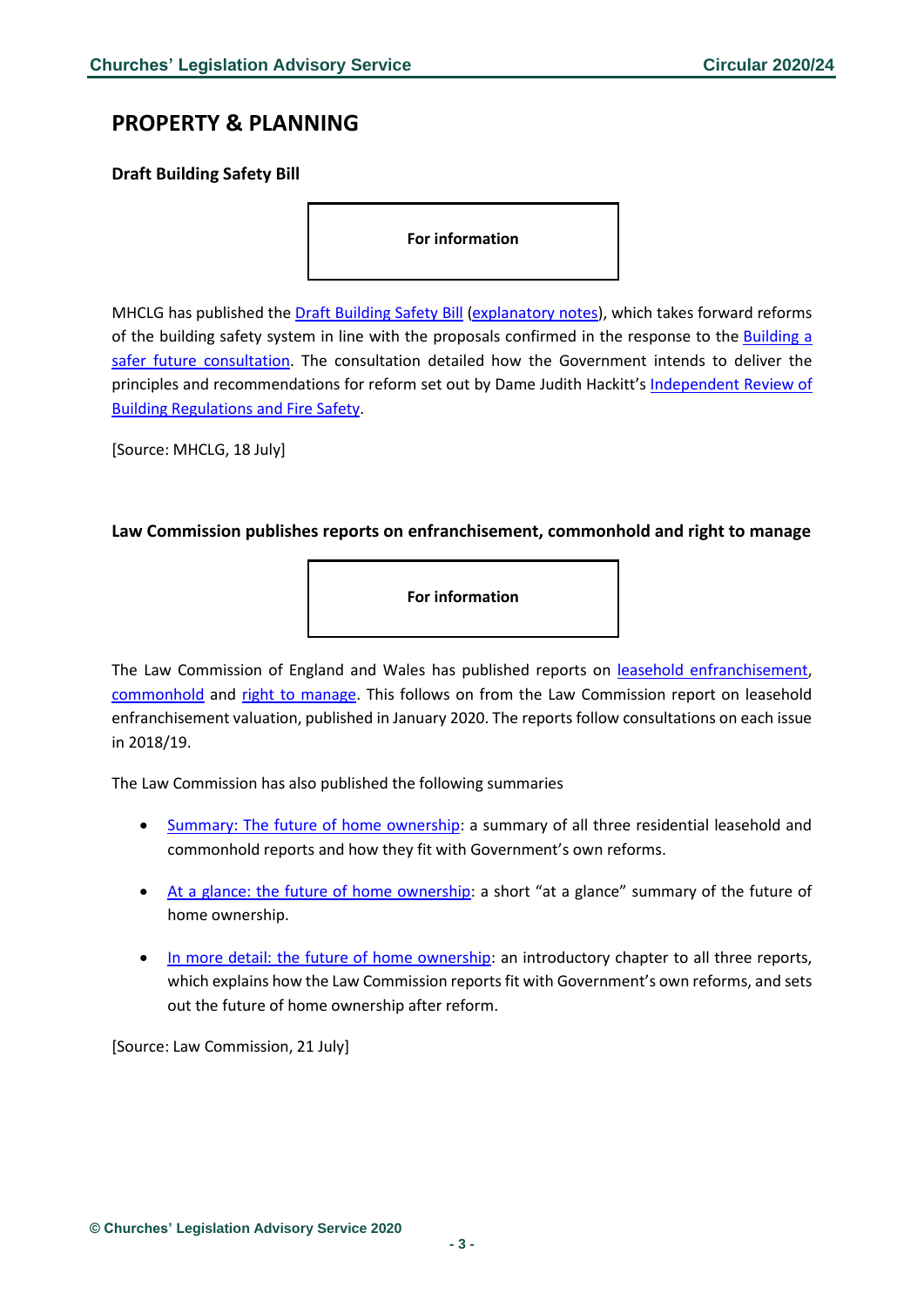# <span id="page-3-0"></span>**TAXATION**

### <span id="page-3-1"></span>**Fundamental review of business rates consultation**

**For information**

HM Treasury has [published](https://assets.publishing.service.gov.uk/government/uploads/system/uploads/attachment_data/file/902378/Business_Rates_Review_-_CfE.pdf) a call for evidence on how the business rates system currently works, issues to be addressed, ideas for change and a number of alternative taxes. The Government is seeking responses in two phases:

- 1. Views on the multiplier and reliefs sections, by **18 September**, to inform an interim report in the Autumn.
- 2. Responses on all other sections are invited by **31 October**, ahead of the review's conclusion in Spring 2021.

The questions that are probably of most relevance to CLAS members are these:

- How well do current reliefs and exemptions deliver their intended outcomes and satisfy the principles of good tax design? What changes would you suggest to the system?
- How can reliefs be targeted more effectively? How can reliefs and their administration be simplified?
- What role should local authorities have in determining business rates reliefs and exemptions? Should reliefs and exemptions be set by central government or set locally?
- Are you aware of ratepayers misusing tax reliefs or other means to avoid paying their full business rates liability? What could be done to tackle this?

[Source: HM Treasury, 21 July]

### <span id="page-3-2"></span>**Making Tax Digital: changes**



HM Treasury has [announced](https://www.gov.uk/government/news/government-sets-out-draft-agenda-for-a-21st-century-tax-system) that, from April 2022, Making Tax Digital will be extended to all VATregistered businesses with turnover below the VAT threshold (£85,000), and from April 2023, it will apply to taxpayers who file income tax self-assessment tax returns for business or property income over £10,000 annually.

[Source: HM Treasury, 21 July]